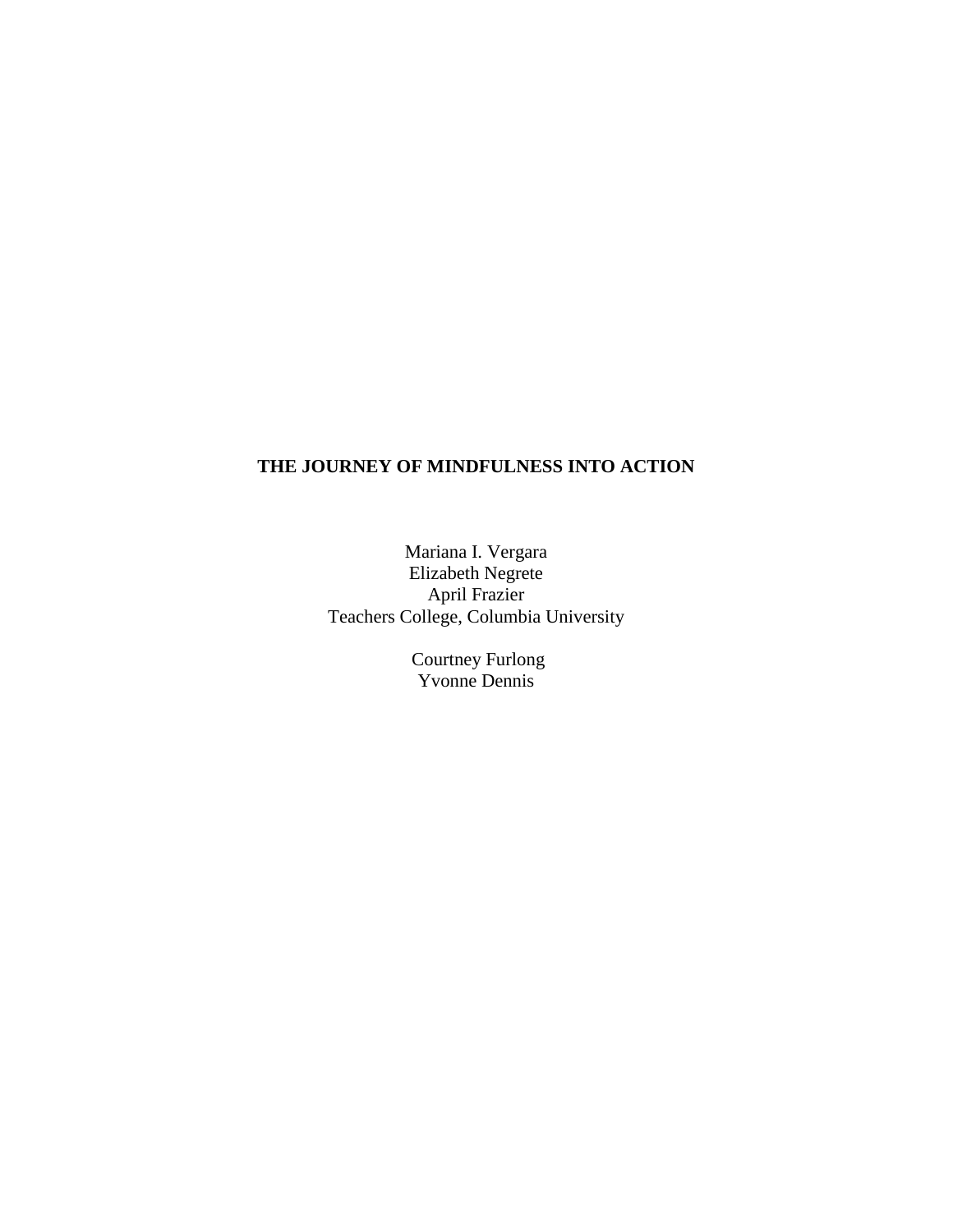### **THE JOURNEY OF MINDFULNESS INTO ACTION**

Mariana I. Vergara Elizabeth Negrete April Frazier Teachers College, Columbia University Courtney Furlong Yvonne Dennis

**Abstract**: The rationale of Mindfulness into Action starts from the insight that many personal and societal issues occur due to people being unaware of their taken-forgranted assumptions at a subconscious level. Operating on a reactive state has various drawbacks. In this state, decisions made are less effective because they do not address the root cause of the problem. By using Action Inquiry and Collaborative Inquiry with the application of indigenous traditional practices, Mindfulness into Action helps participants to become more present and aware when having discussions about diversity. It takes them through a process of growing selfawareness and inner transformation. As a result, our participants are able to tap into various faculties of their conscious mind that are normally inaccessible when a person is in a purely reactive state. Thus, with greater clarity, people can make better decisions for themselves, their families, and society at large.

#### **Introduction and aims**

Yorks (2005) uses Lewin's introduction of the term *action research* as a label for a way of conducting social science that linked the generation of theory to changing a social system through action. Mindfulness into Action Initiative was awarded the Vice President's Grant for Diversity & Community Initiatives Fund at Teachers College. Mindfulness into Action began as an initiative to address diversity issues from a student perspective with the creation of a "space" for communal understanding of diversity work and shared meaning about what constitutes diversity work. This space was created at weekly meetings applying organizational learning techniques, such as Action Inquiry and Collaborative Inquiry with the application of indigenous knowledge practices.

The aims for Mindfulness into Action are:

1. To address with participants their "taken for granted assumptions" around the definition of "diversity" and what it means to each of the individuals and group as a whole; and 2. To provide space for participants that takes them on a journey within to transform their underlying assumptions. Thus, participants are able to transform individually, in order to work as a collective.

### **Theoretical Background**

Regarding, our taken-for-granted assumptions, or our mental models; Peter Senge (1990) questions if we are prisoners of the system or prisoners of our own thinking. In his book "The Fifth Discipline" he describes mental models as deeply engrained assumptions, generalizations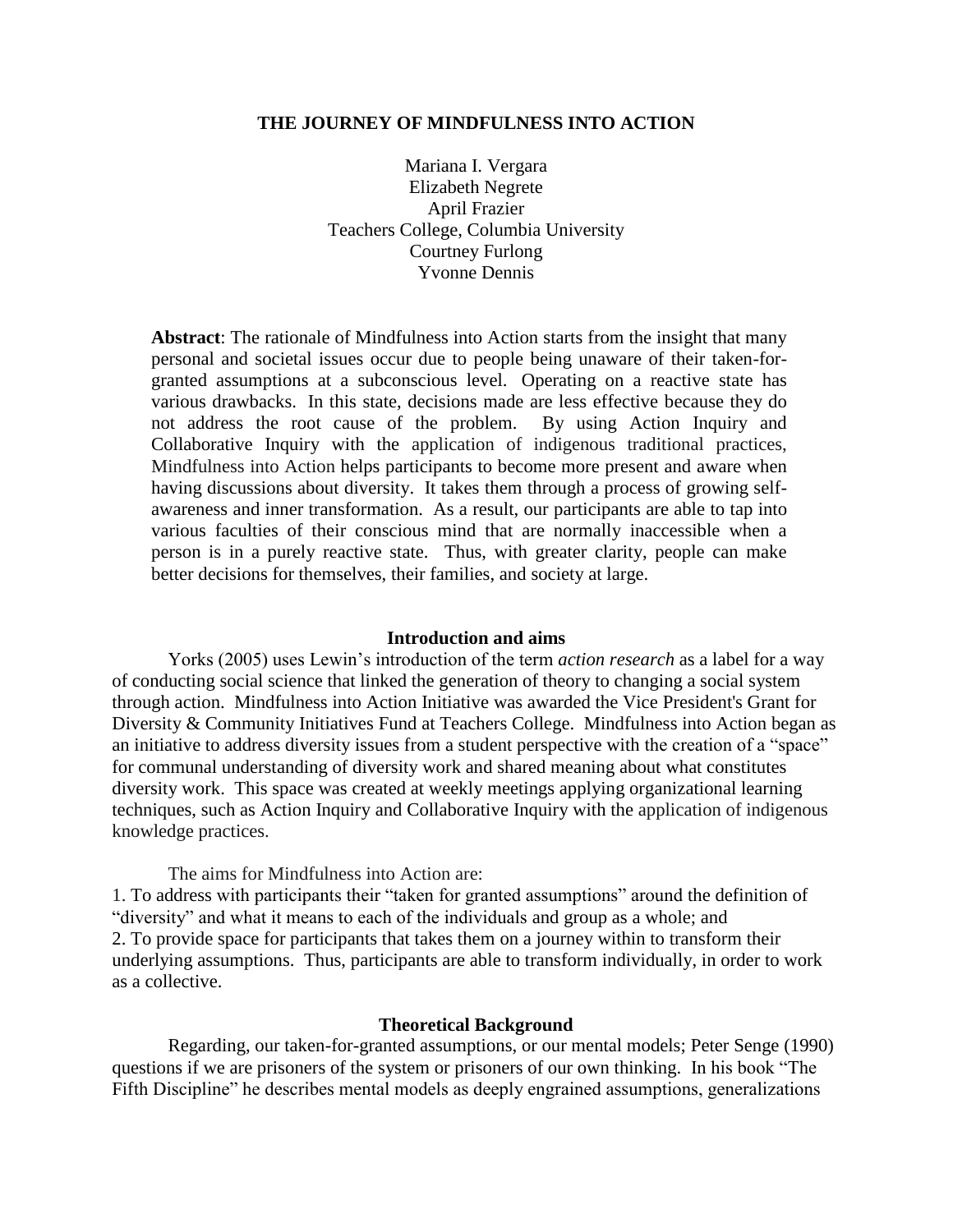or even pictures or images that influence how we understand the world and how we take action. This information can help in appreciating the forces that are shaping reality and how we are part of those forces and therefore, can affect them. In this way, participants can make that connection in order to change their paradigm through identifying their mental models. Through this initiative, our taken-for-granted assumptions were addressed by organizational learning techniques emphasizing the reflective learning process, such as, collaborative inquiry, action inquiry with single-loop, double-loop and triple-loop learning. Bray, Lee, Smith & Yorks (2000) define collaborative inquiry as a process consisting of repeated episodes of reflection and action through which a group of peers arrives to answer a question of importance to them. Through single-loop learning, double-loop learning (Argyris & Schon, 1996) and the triple-loop learning (Torbert, 1991, 2004), Action Inquiry facilitates a different focus on behavioral and cognitive change at the individual level, an interpretation of the environment that leads to the revision of individual knowledge structures (Walsh, 1995). As we reflect, we better understand our "agentic" behavior (self-organizing, proactive, self-reflecting and self-regulating). Bandura (1986) describes "agentic" behavior in his social cognition theory perspective that views people as self-organizing, proactive, self-reflecting and self-regulating, not just as reactive organisms shaped by environmental forces or driven by inner impulses, which is in opposition to the conception of humans as governed by external forces.

### **Methodology**

This study has two sources of data that were subject to analysis: 1. Pre-, during, and postassessment interview protocol, and 2. Journal notes. This study is informed by grounded theory approach. We applied Kathy Charmaz's systematized instrumental and pragmatic approach of grounded theory in order to get at the essence of this particular occurrence, the transformational experience (2006). For this study, we decided to divide our experience chronologically based on our paradigm shifts that were documented through journaling. We looked back to our journals going through the reflection exercises and application of indigenous knowledge practices. We used NVivo in a textual analysis of our notes to identify major theme and key construct analysis, coding and conceptual integration.

#### **Findings**

We reflected during Mindfulness into Action by embodying three principles that have long been the hallmark of adult education practice: *learning from experience, cycles of reflection and action, and self directed learning* (Yorks, 2005). As we went through the reflection exercises throughout the week, we were *learning from experience*. Then, during our weekly meetings we interacted personally and virtually to discuss what we were experiencing which promoted *cycles of reflection and action*. Again, we exercised *self-directed learning* as we continuously interacted from a different paradigm and it involved the full engagement of the participants as a co-inquirer of Mindfulness into Action.

Mindfulness into Action was implemented with participants at Teachers College, people from the community around Columbia University, and at a local high school. This section is divided in (a) a personal description of the process from one of the participants, (b) the evaluation of this initiative with its outcomes, and (c) description of the process with high school students.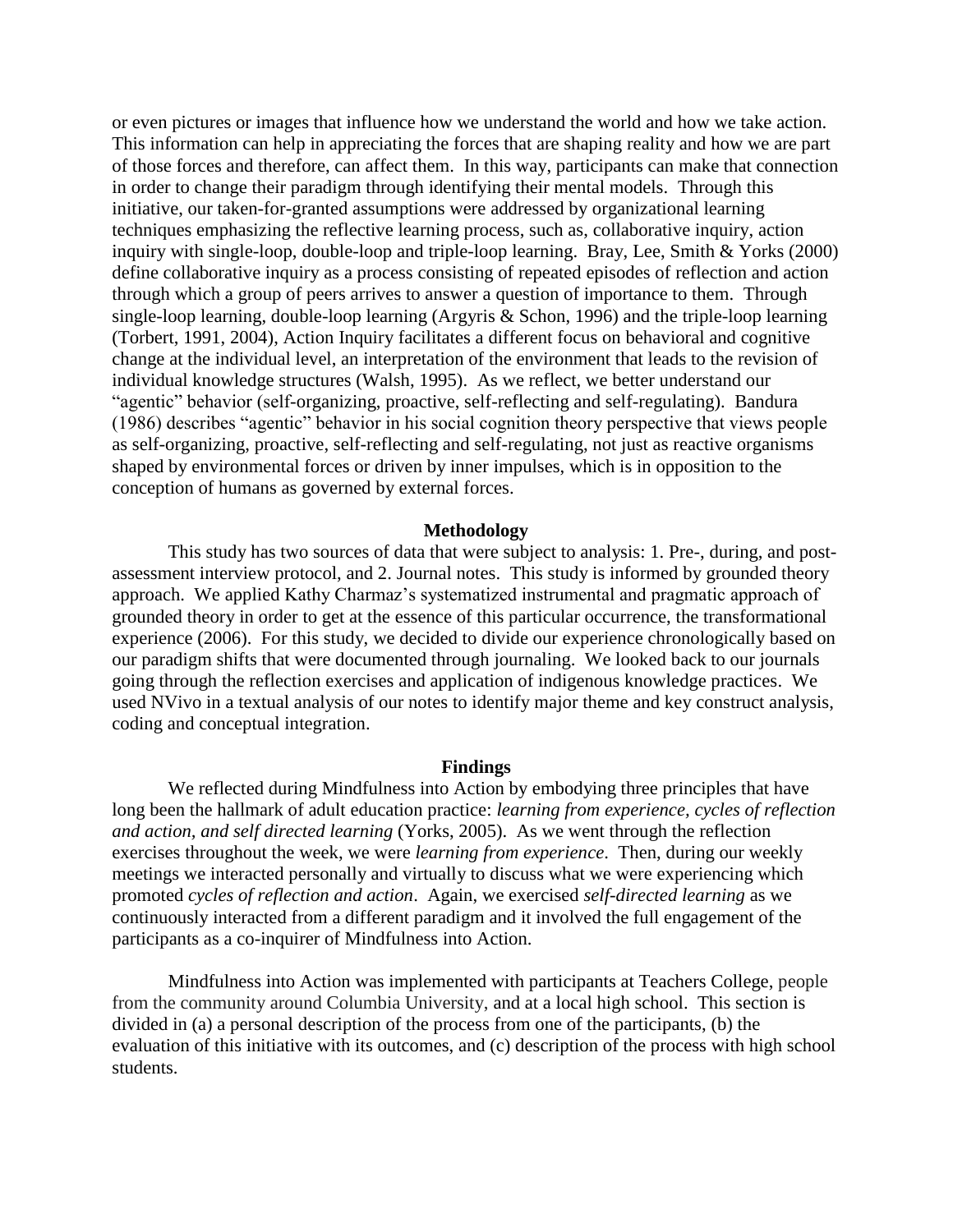*(a) A personal description of experiences at Mindfulness into Action.* Prior to starting work with Mindfulness into Action I was never fully present in what I was doing. I took on the identity as a "New Yorker" and was proud of my ability to juggle numerous responsibilities (job, school, relationship, and hobbies) and multitasking. I would always be responding to emails and checking my phone, going through life in a rushed daze.

*The first shift:* When doing the reflection exercises I was resistant and anxious. Mariana told me to take a moment every hour to reflect on how I was feeling and how I wanted to feel. Even though I was pursuing the work that I love with people I enjoyed being around, I found that most of the time when I checked in with how I was feeling I was checking in with feelings of anxiety, feeling rushed, and always thinking of the next task that needed to be completed. I was lost in a consistently growing "to do" list in my mind. I didn't want to feel this way, I wanted to be present, especially for my loved ones and in my classes, and I wanted to feel peaceful. However, I was resistant to checking in with my feelings every hour because I was so used to being in a rush and not being present! I thought that having to stop and feel my emotions would take away from my productivity.

*The second shift:* After reflecting on the trends of anxiety and not being present. I began to incorporate more time into my schedule dedicated to bringing on feelings of peace and serenity. I started to meditate 15 minutes in the beginning of each day, take yoga classes 3 times a week, and shut my phone off after a certain hour to be present in my relationship. I still checked in with my feelings and began to be able to identify the situations in my life that were causing me anxiety (travel on the subway, transitions from class to work, interactions with my work supervisors) and those that were peaceful (yoga classes, after meditation, time with my fiancé, reading books I enjoy, etc.).

*The third shift:* I began to be more proactive and predict the feelings I would have in certain situations. I saw, over the prior two weeks, that whenever I would travel on the subway I would feel very tense and rushed. To plan around this, I began listening to calming music on the subway or have a book to read to bring me feelings of peace and happiness during these stressful times. I started to bring more awareness to my breath when I interacted with my supervisors. I had tools in my toolkit to manage situations in my life that I did not have before. The Mindfulness into Action exercises gave me the gift of presence in my life, with those around me, and with myself. Beforehand I thought my ability to multi task and take on various responsibilities would lead to success and happiness. In fact, it was the opposite because those were not the skills I needed. By being more present, I found that other areas of my life started to fall into place. I became a better fiancé, a better classmate, and better colleague.

*The fourth shift:* I started to notice the techniques of mindfulness and reflection translating subconsciously into other areas of my life. Instead of seeing mindfulness into action as separate mindful activities where I need to consciously remind myself, I noticed myself being a more mindful individual in all areas of my life: relationships, work, school, and how I treat myself. I was able to see the behaviors of others that used to frustrate me lose their impact over me because I knew it was not in my control.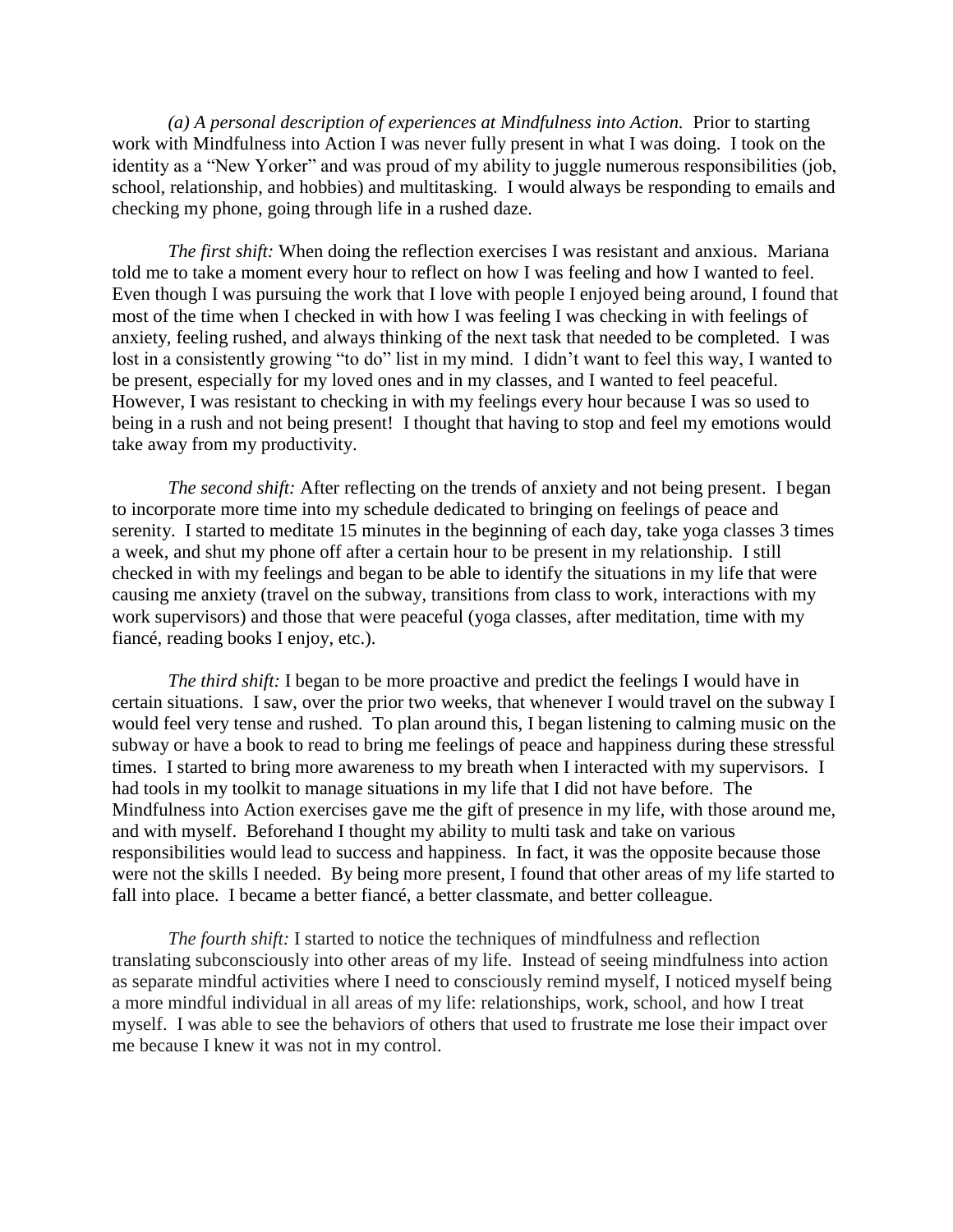(*b) Evaluation of this initiative.* Mindfulness into Action facilitates in participants the identification of taken-for-granted assumptions and stereotypes that allows for a neutral ground where varied perspectives can meet to explore and move beyond the initial positions. New positions allow new solution to make new possibilities for the diversity issues at hand.

As a group, we meet weekly for two hours to engage in Collaborative Inquiry. By using Action Inquiry, and Collaborative Inquiry through various cycles of reflection, and the application of Indigenous ancient knowledge practices, Mindfulness into Action helps participants to become more present and aware. Individually, we use Action Inquiry when we do reflection exercises during the week as pre-work. This required participants to actively reflect for 30 seconds every hour for 7 days prior the weekly meetings and to keep a journal, which is essential for building a synchronistic team. Participants were asked to write in their journals after each reflection. After few weeks, we looked at the journals for a shift in our perception. When looking at the changes in perception, we found four themes: awareness, observation, belonging and authenticity/transformation.

|         | <b>Themes</b>                            | <b>Participant 1</b>                            | <b>Participant 2</b>                    | <b>Participant 3</b>                          |
|---------|------------------------------------------|-------------------------------------------------|-----------------------------------------|-----------------------------------------------|
| Shift 1 | <b>Awareness</b>                         | <b>Resistance to do</b><br>reflection exercises | Being aware of<br>my time               | <b>Need to set</b><br><b>limits</b>           |
| Shift 2 | <b>Observing</b>                         | <b>Consciousness</b>                            | <b>Emotions back</b><br>to equilibrium  | De-attaching<br>with love                     |
| Shift 3 | <b>Belonging</b>                         | <b>Synchronicity</b>                            | <b>Mindfully in</b><br><b>Action</b>    | <b>Connecting to</b><br>the group             |
| Shift 4 | Authenticity/<br><b>Transformational</b> | <b>Sustainability</b>                           | <b>Cultivated more</b><br>consciousness | <b>Disentangle</b><br>from other's<br>anguish |

# **Table 1: Observed shift in perception in participants**

At the weekly meeting we are 15-18 people, students at TC and people from the community around Columbia University. But, we have reached over a hundred people in personal conversations and conference presentations about this Initiative. One of the presentations of this Initiative at a high school resulted in the field trip of 15 high school students to Columbia University.

*Conferences where participants presented or are going to present this Initiative:* 

**1.** December 5 -6, 2013 - Presented at the 2013 Workshop on Transforming Humiliation and Violent Conflict representing the 22nd Annual HumanDHS Conference and the  $10<sup>th</sup>$ Workshop on Transforming Humiliation and Violent Conflict 'The Urgency of Educating for Dignity' held at Teachers College.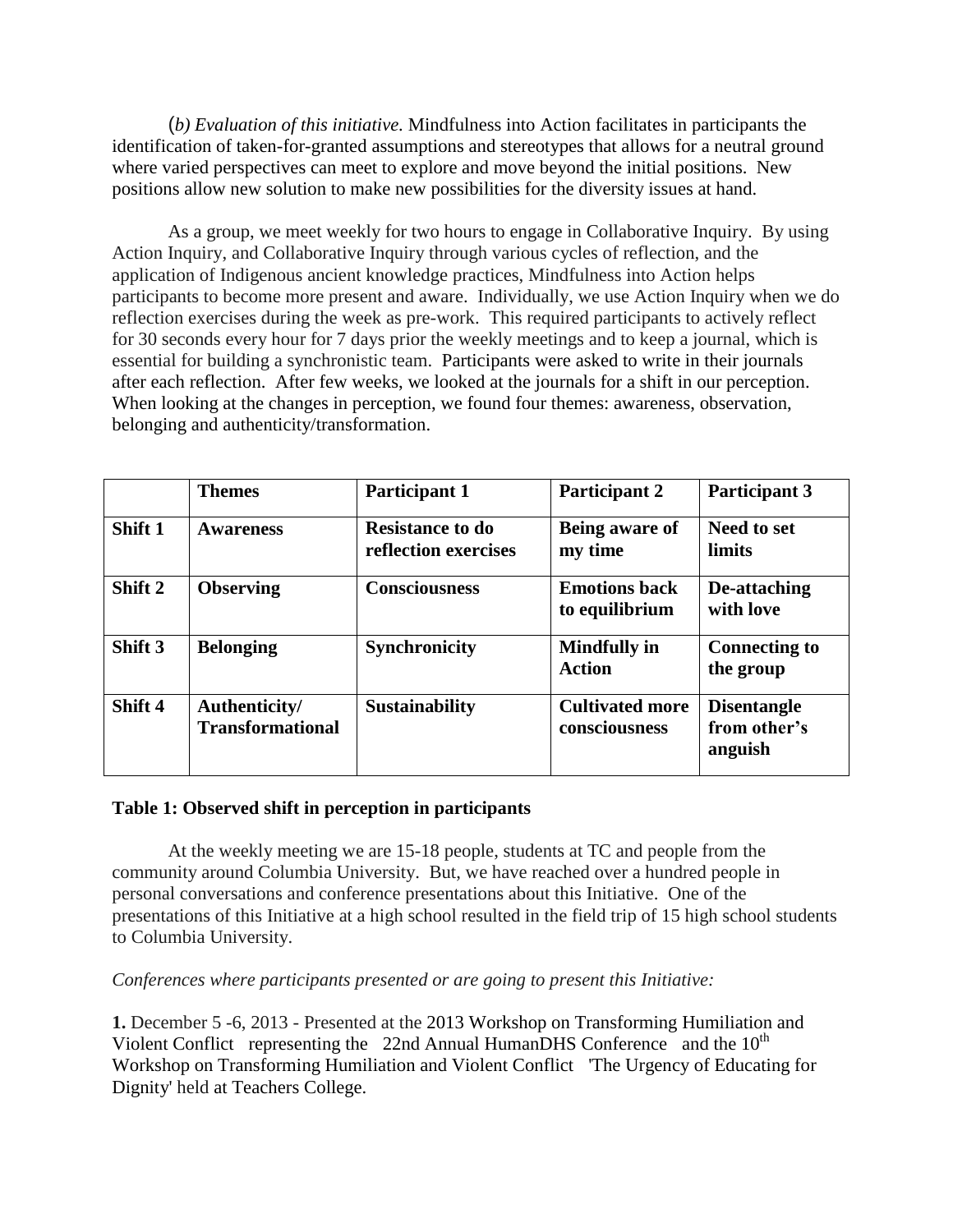**2.** March 8th - 12th, 2014– Presented at the ["23rd Annual Conference of Human Dignity and](http://www.humiliationstudies.org/documents/23rdAnnualHumanDHSConferenceProgramme.pdf)  [Humiliation Studies](http://www.humiliationstudies.org/documents/23rdAnnualHumanDHSConferenceProgramme.pdf) ['Returning Dignity" held at the Chiang Mai, Thailand.](http://www.humiliationstudies.org/documents/23rdAnnualHumanDHSConferenceProgramme.pdf)

**3.** May 3rd, 2014 – Presented at the "Diversity in Research and Practice" Conference with the theme: Connecting People to Purpose and Practice for Progress" at TC.

**4.** October 23-26, 2014 – proposal accepted to present at "the  $11<sup>th</sup>$  International Transformative Learning Conference" to be held at Teachers College. Our proposal was selected, after a threeperson review, from 215 submissions from around the world.

**5.** November 20-21, 2014 – proposal accepted to present at "the 15<sup>th</sup> Conference on Social and Community Psychology", to be held at the Norwegian University of Science and Technology, Trondheim, Norway.

**6.** December 4 -5, 2014 – proposal accepted to present at 2014 Workshop on Transforming Humiliation and Violent Conflict representing the 24th Annual HumanDHS Conference and the  $11<sup>th</sup>$  Workshop on Transforming Humiliation and Violent Conflict 'Work that Dignifies the Lives of All People' at Teachers College.

*(c) Description of the process with high school students.* One of our participants at Mindfulness into Action has a contact with a high school. We spoke with the principal and we presented Mindfulness into Action to the students. We presented Mindfulness into Action to 76 high school students, and 17 accepted to join us. Students were so excited about this opportunity that they decided to create a "club". So, we began replicating the Mindfulness into Action meetings at a high school. A bi-weekly meeting was held after school for  $60 - 90$  minutes with 17 ESL (English Second Language) students ranging from Sophomore to Senior in high school. We provided the time and space by meeting and sharing reflections, emotions, behaviors and observations while the group of students, research assistant and teacher grew together creating a safe, confidential space coined "circle of trust" by the students and a judgment free zone for each individual to express themselves openly. The aim for each student member of the group is to be able to go within and reflect on their current motional, physical and emotional state and to individually transform the dreams and desires into action steps in the present moment and the future vision that they desire to feel.

*Field trip:* Fifteen high school students came to TC with the supervision of their high school English teacher. This field trip included a visit to Columbia University and lunch at TC. At the lunch, students reflected about the transformation they have experienced with the process - Mindfulness into Action Initiative. This was a very meaningful moment where the students expressed what this process of Mindfulness into Action is for them and what it has done for their lives. Below some of their comments:

*"This program has changed my life. As you know, people have perceptions about me; with this process now I know who I am and where I am going academically. I no longer let people define who I am." (Latino student)*

*"Before I had anger issues, now with this program I can observe when I am upset and reflect about what triggered my anger. Now, I am a happy person because I can observe when I am moody and stop it right there…" (African American student)*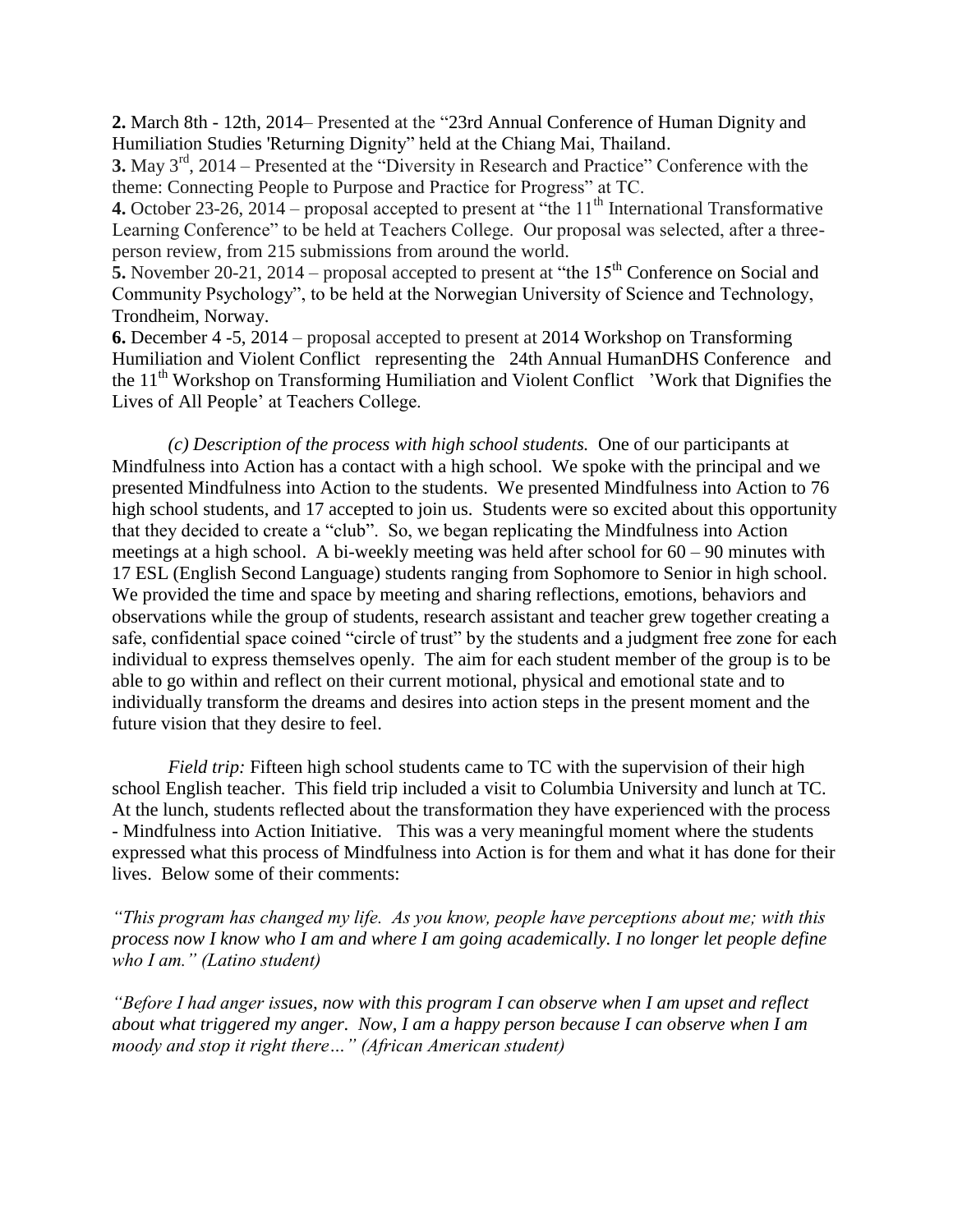*"This school year I did more homework because with this program I was able to see when I was wasting my time, and I went back to do my homework." (Latina student)*

Most of the students mentioned having a place of belonging and having a safe space to share their experiences. The students also mentioned feeling a positive space among their peers that are involved in Mindfulness into Action. Finally, one student mentioned that teenagers normally do not share or talk to strangers but that through this process they feel confortable to talk to others and even share about themselves having more meaningful conversations.

# **Conclusion**

During Mindfulness into Action some participants experienced resistance to do the reflection exercises. But once they can observe their own resistance, they would do their reflections. We were able to achieve the aims for this initiative:

1. To address with participants their "taken for granted assumptions" around the definition of "diversity" and what it means to each of the individuals and group as a whole. Participants experienced a shift of perception when they were surprised by observing their taken for granted assumptions.

2. To provide a space for participants that takes them on a journey within to transform their underlying assumptions. Thus, participants are able to transform individually, in order to work as a collective. Participants worked collectively making the field trip a successful experience for the high school students.

The outcome in participants of this initiative is Mindfulness. Langer, often describes mindfulness as a state of constant awareness (1992). This state of neutrality is a moment-tomoment consciousness that prevents individuals from engaging in automatic responses (Capel, 2012). Participants were able to observe the behavioral patterns that were unintentionally sabotaging their lives. Once participants were able to observe this behavior, they were able to move into action to correct it. According to Semple and Lee (2008) the individuals' conscious decision not engage in automatic pilot enables them to better meet the challenges they may face. When an individual operates in a state of mindfulness they are able to identify underlining meanings and relevant information to solve current issues, resulting in an increase in productivity and peace of mind.